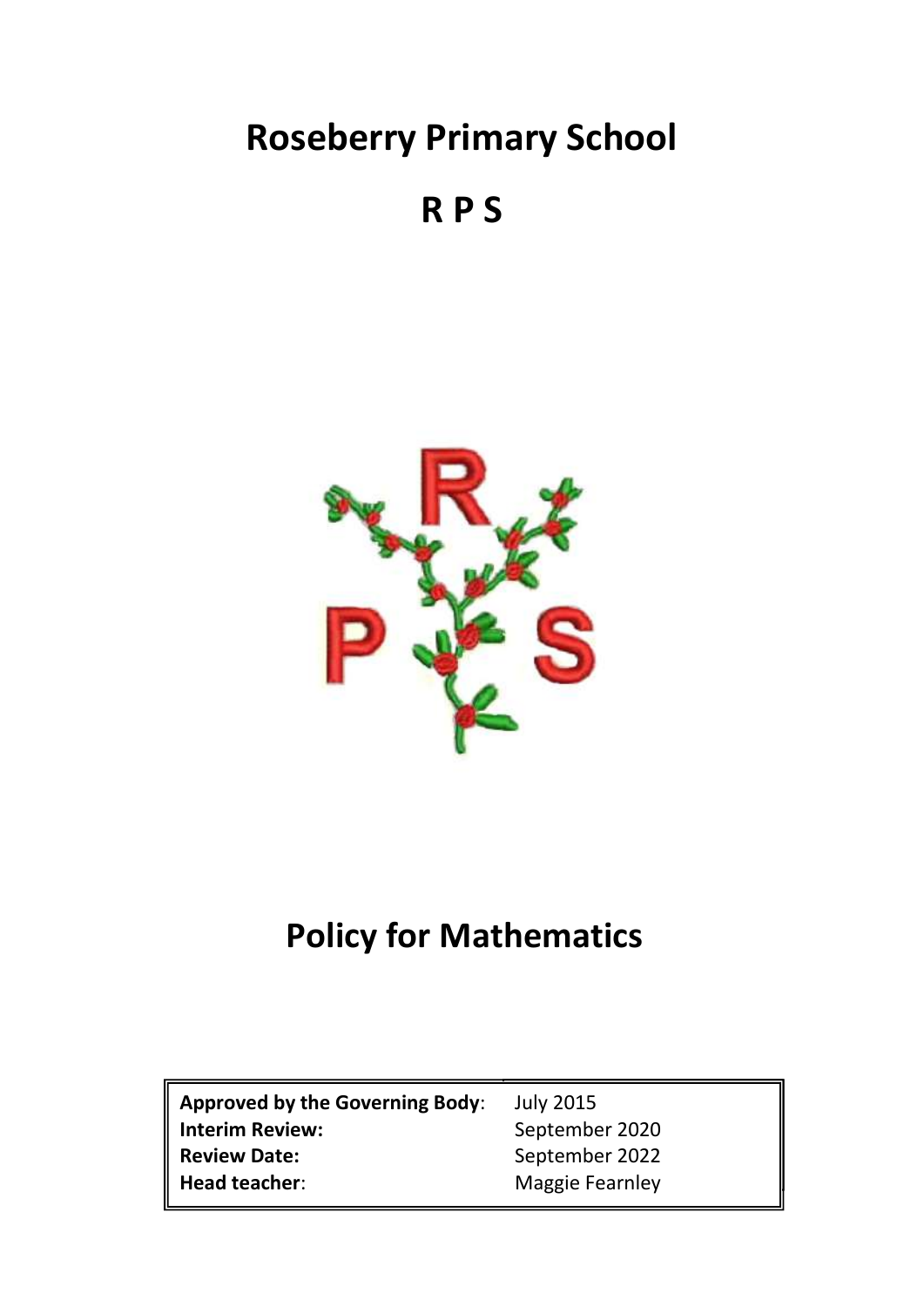At Roseberry Primary, we aim to inspire all children to reach their full academic potential. In mathematics, this means ensuring a curriculum that is fully inclusive of all children which:

- Develops children's knowledge and understanding of Mathematical concepts whilst enabling them to practice and hone skills and methods;
- Enables them to think critically and communicate their understanding;
- Gives them opportunities to apply learnt mathematical skills in different contexts across the curriculum.
- Provides opportunities to develop problem solving skills useful for maths and across the curriculum.

This policy is set within the context of the school's vision, aims and policy on teaching and learning. As a result of their learning in mathematics, and problem solving across the curriculum, children will:

- Be prepared for applying their skills effectively in everyday life situations, in their future learning and in the work place.
- Have the building blocks in place and to provide a solid foundation to lead onto secondary, further and higher education.
- Through teaching with a problem solving approach, children will learn to understand, refine and clarify information; consider what they know that will help them to solve problems, realising what they need to know next; create systems and strategies, organising information in a way that helps find patterns and ultimately solutions and to communicate and present their findings effectively.

#### **Planning**

Planning begins from a thorough understanding of children's needs gathered through effective and rigorous assessment and tracking, combined with high expectations and ambition for all children to achieve.

Topic medium term planning will outline the areas of mathematics that will be taught during the topic to ensure cross curricular links and application of skills in other subject areas.

Within short term planning, clear success criteria for each learning objective taught should be created – demonstrating the progression needed to reach and exceed the objective. This will enable the class teacher to follow a clear and systematic teaching sequence, where input and activities are differentiated by considering which parts of the success criteria individual children are ready for.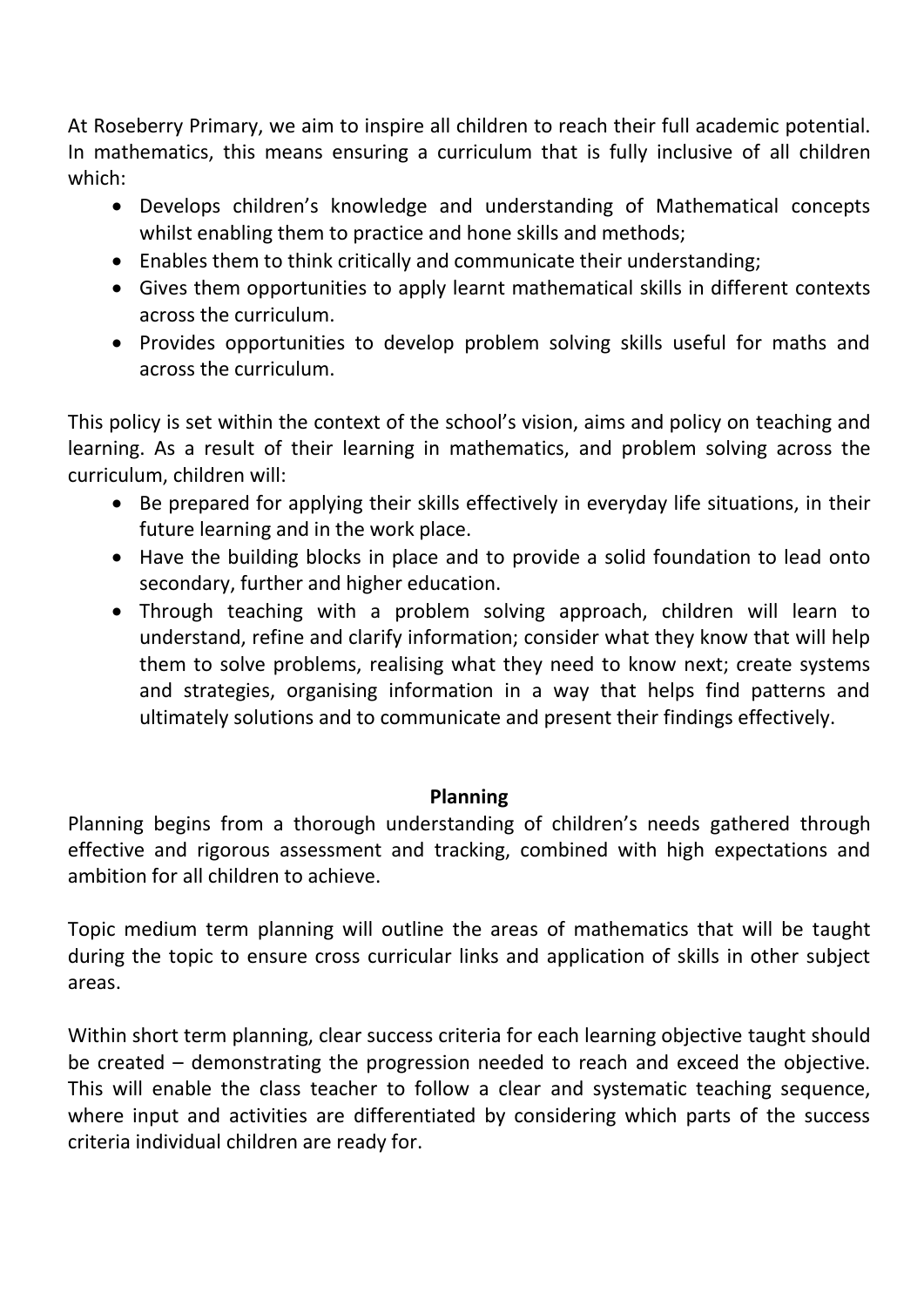Where children are working significantly above or below the objective, the majority of the class need to work towards, and where extending this by expanding the success criteria seems inappropriate, objectives from higher or lower age-groups will need to be planned and taught.

Planning, where possible, should involve real life contexts for maths, where children are problem solving with a purpose in mind.

There should be a whole class opportunities planned at least once per week to practice different elements of problem solving, including: finding all possibilities, logic problems, finding rules and describing patterns, diagram/visual problems and exploring different aspects of number. During these investigations and independent problem solving activities, there should be a honing in on specific problem solving skills that are transferable to other contexts.

On at least one occasion per week, class teachers should include Test Base/SATs style questions (from Y3-Y6) in order to familiarise children with the vocabulary used, allow them to apply and transfer their skills and decide on appropriate approaches, strategies and methods.

Class teachers should regularly plan for opportunities for children to apply their maths skills to different problems within maths lessons and across the curriculum. This will also allow children to revisit, practice and consolidate different areas of maths and apply them within different contexts.

#### **Teaching**

In the Early Years, children are given the opportunity to develop their understanding of number, measurement, pattern and shape and space through a combination of short, formal teaching as well as a range of planned structured play situations, where there is plenty of scope for exploration.

Children will become very competent 'counters' so that their fluency with the number system provides a foundation for mathematical understanding. Counting forwards and backwards in many different sized steps as well as from different starting and ending points is essential.

Maths learning builds from a concrete understanding of concepts where children are manipulating objects. When children are able to see concepts this way, they then need to understand the same concepts represented pictorially. Children are then ready for abstract representation before being able to apply their knowledge to different situations.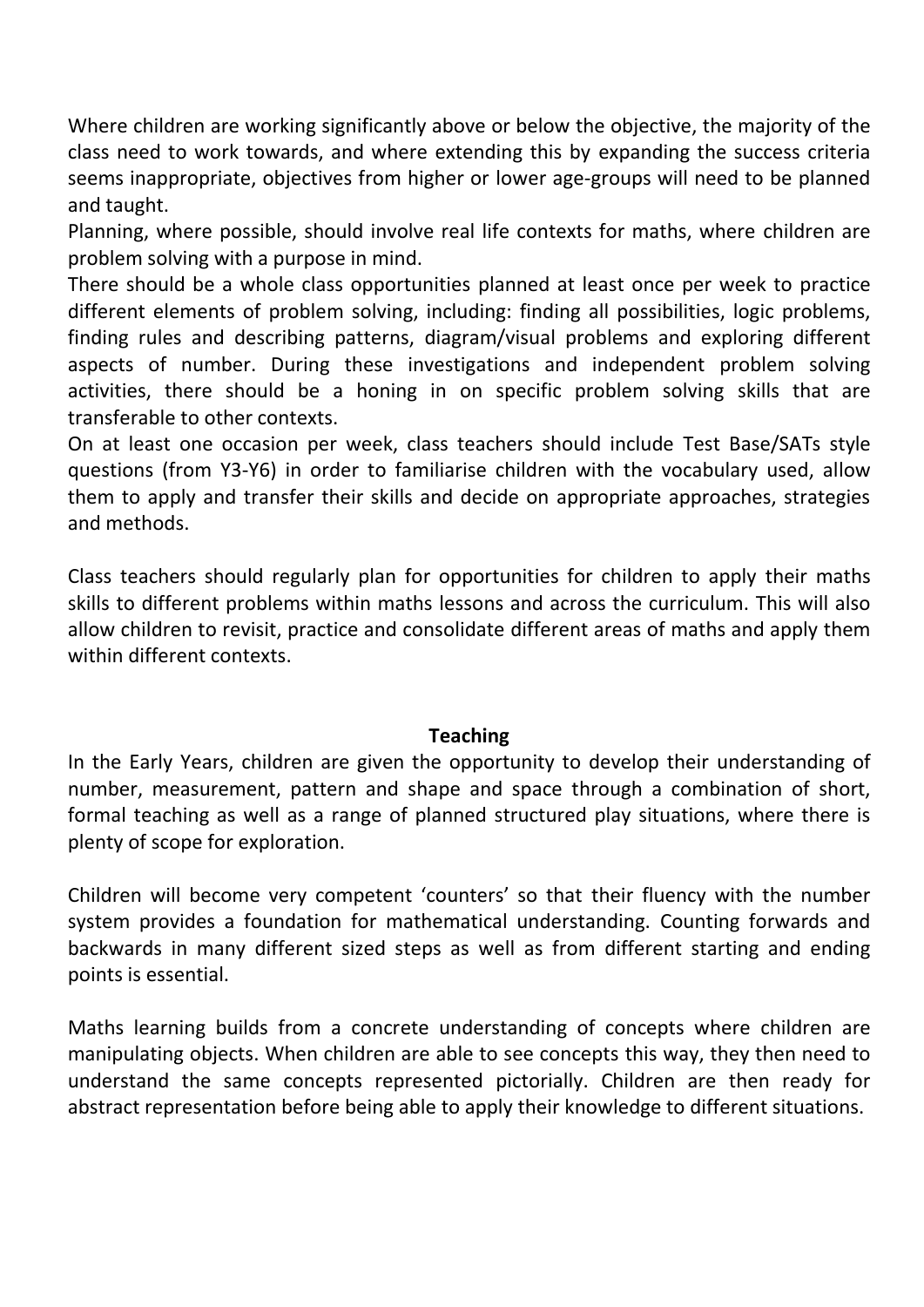Children should be encouraged at all times to communicate their understanding of maths so that it clarifies their thoughts.

Children's mental maths is of great importance, with number bonds, times tables facts and various strategies for calculation taught and practiced at school with support sought from parents through homework activities.

A progression towards efficient written calculations should be developed and applied consistently in each year-group. The school's Calculation Policy should be followed.

Individual and group targets should be used to ensure areas where the majority of the class have not grasped a concept can be revisited and mastered.

Though the nature of lessons will be very different depending on the needs of the class, children should be: active; practicing skills they haven't yet mastered (perhaps recapping on class/individual targets); learning something new OR learning to apply their knowledge to different contexts. They should be 'doing' very quickly; working at a good pace and being productive; sharing their thoughts and methods and being successful.

When teaching problem solving skills across the curriculum time (and sometimes whole lessons) should be given to each aspect of problem solving ensuring children get thorough practice at: 'preparing for problem solving', 'thinking through problems to establish what they know and don't know so far'; actually 'doing the problem solving' effectively AND 'communicating the answer effectively'. They should evaluate the process too. Over time children will improve at each aspect.

#### **Assessment**

Assessment for learning should occur throughout the entire maths lesson, enabling teachers/teaching assistants to adapt their teaching/input to meet the children's needs. This feedback should be incisive and regular.

Children should self-assess against the learning objective and success criteria regularly, giving them a sense of success. Children should know when they are meeting their targets and be self-assessing against those too.

Pupil's work should be marked in line with the Marking Policy and should model how corrections should be made, giving children a chance to learn from their misconceptions or incorrect methods. Next steps should be prioritised and purposeful.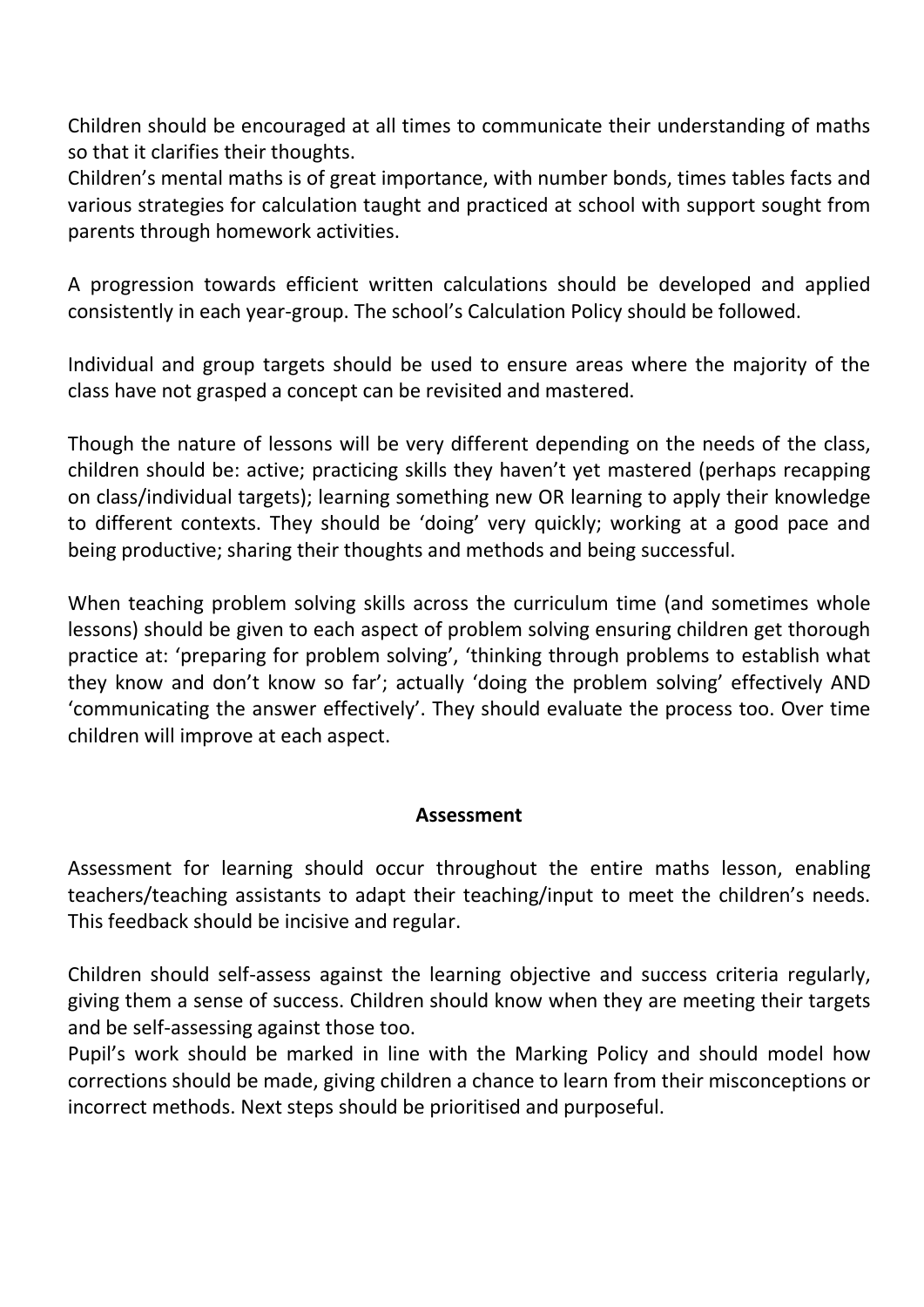Future lesson design should depend on class success evaluated through marking and observations made during the lesson.

Assessment of pupil work and progress is ongoing by the class teacher and informs future planning. Teachers mark work in mathematics in line with the school marking policy. Teachers use a tick sheet assessment proforma and this allows teachers to assess (and assign an age related expectation) children's progress in mathematics, gathering evidence over the course of the year. Teachers use, alongside regular test analysis, this information to inform planning for groups and individual pupils.

Summative assessments are made at least once per half term in order to provide further understanding of the age related expectations a child is working at and to inform a more rounded judgement of their abilities.

Tracking is used in order that children who are not making good progress over time can be targeted for support in one form or another. What that support will and how intensive, depends upon the child's needs and it may be a simple strategy within whole class teaching that is needed.

Where further support is deemed necessary, children can access interventions, explained below.

#### **Display and Resources**

In the classrooms there should be either on display or easily accessible to children, level appropriate resources, particularly concrete and pictorial apparatus to support children to grasp concepts.

Mathematical vocabulary should be displayed so that children use this in the communication of their understanding.

There should be maths working wall on display in classrooms and in other areas of the school in order to encourage a positive attitude and enthusiasm towards mathematics for all groups of children

#### **Guidance for Teachers and TAs**

When planning, class teachers should prioritise objectives that are linked to the maths targets in the back of children's books so that teacher assessment and self assessment can take place.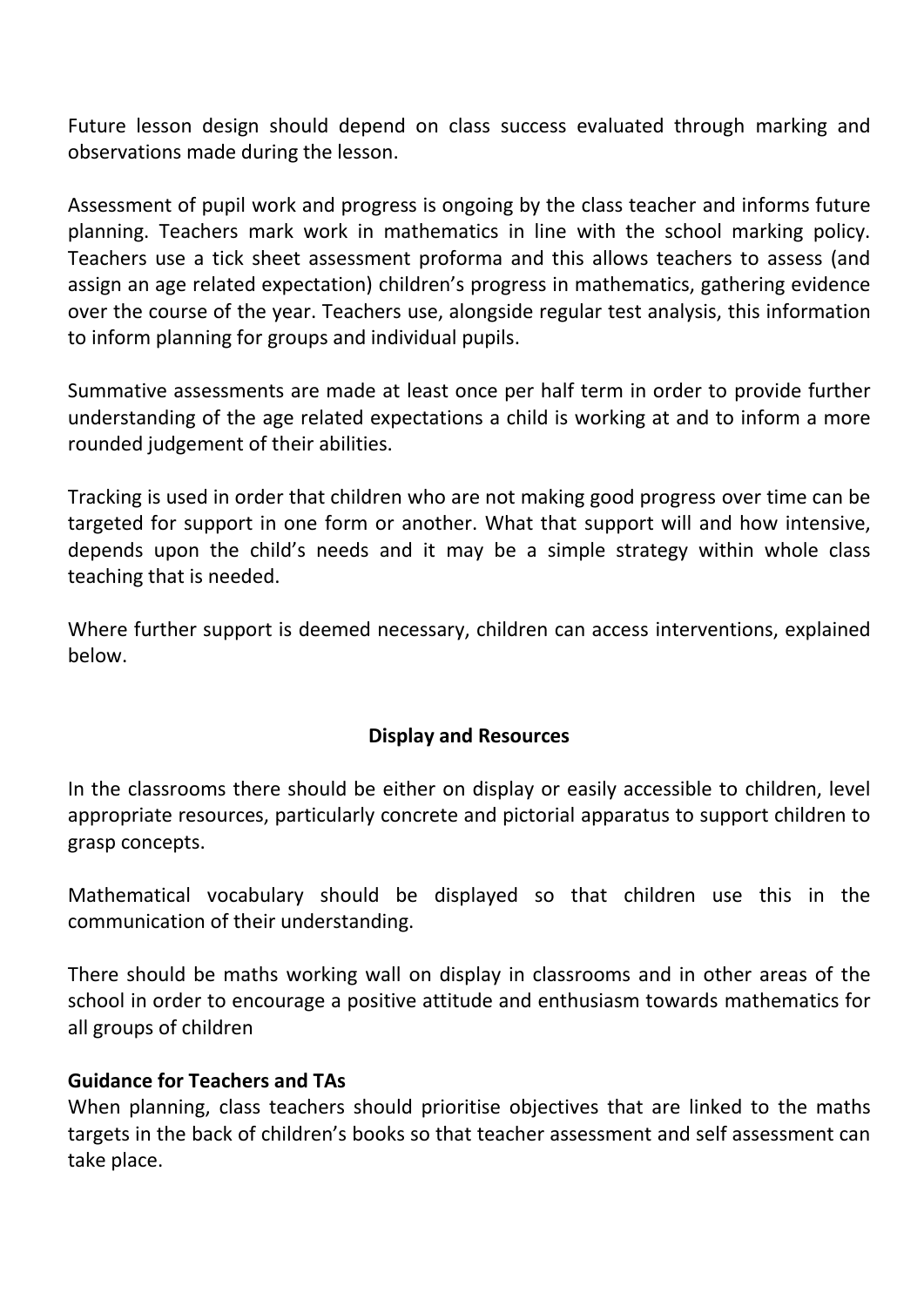Maths should be taught every day (KS1 – 45/ 50 minutes, KS2- 60 minutes a day).

Resources to assist with the planning, teaching and assessment of mathematics can be found in the shared area of the school's computer network and in the maths resource cupboard.

Early morning work (before registration starts) should be set up by the class teacher so children can revisit, practice and consolidate previously learnt areas of maths.

#### **Tracking and Intervention:**

At Roseberry Primary we aim to provide children who are not making good progress, with extra support through interventions. Interventions in maths should be based on developing key number skills that are appropriate for the children involved.

Intervention provided to boost children's progression in maths should be tightly planned, with success criteria set and assessments made frequently to ensure progress is being made. Whilst interventions could be carried out by Teaching Assistants, for example, what is being taught and how it is delivered is the class teacher's responsibility and communication is essential.

We identify from tracking any gender issues that exist and plan initiatives that would address these as part of pupil progress review meetings where children's performance is evaluated on an individual basis with class teachers.

We also examine the progress of ability groups and those with English as an additional language, those entitled to the Pupil Premium and those with a Special Educational Need.

#### **Monitoring:**

Monitoring of children's progress begins with pupil progress meetings but continues with the maths leader evaluating further evidence to ensure children are making progress. This monitoring happens through examination of work in books, pupil interviews, analysis of assessment results and the assessments used, and through other means depending on what is information needs to be gleaned.

Following monitoring activities feedback is given to staff about how they can strengthen their practice and CPD (professional development) opportunities built in where it would be deemed valuable. These might take the shape of inputs during staff meetings or by a variety of other means.